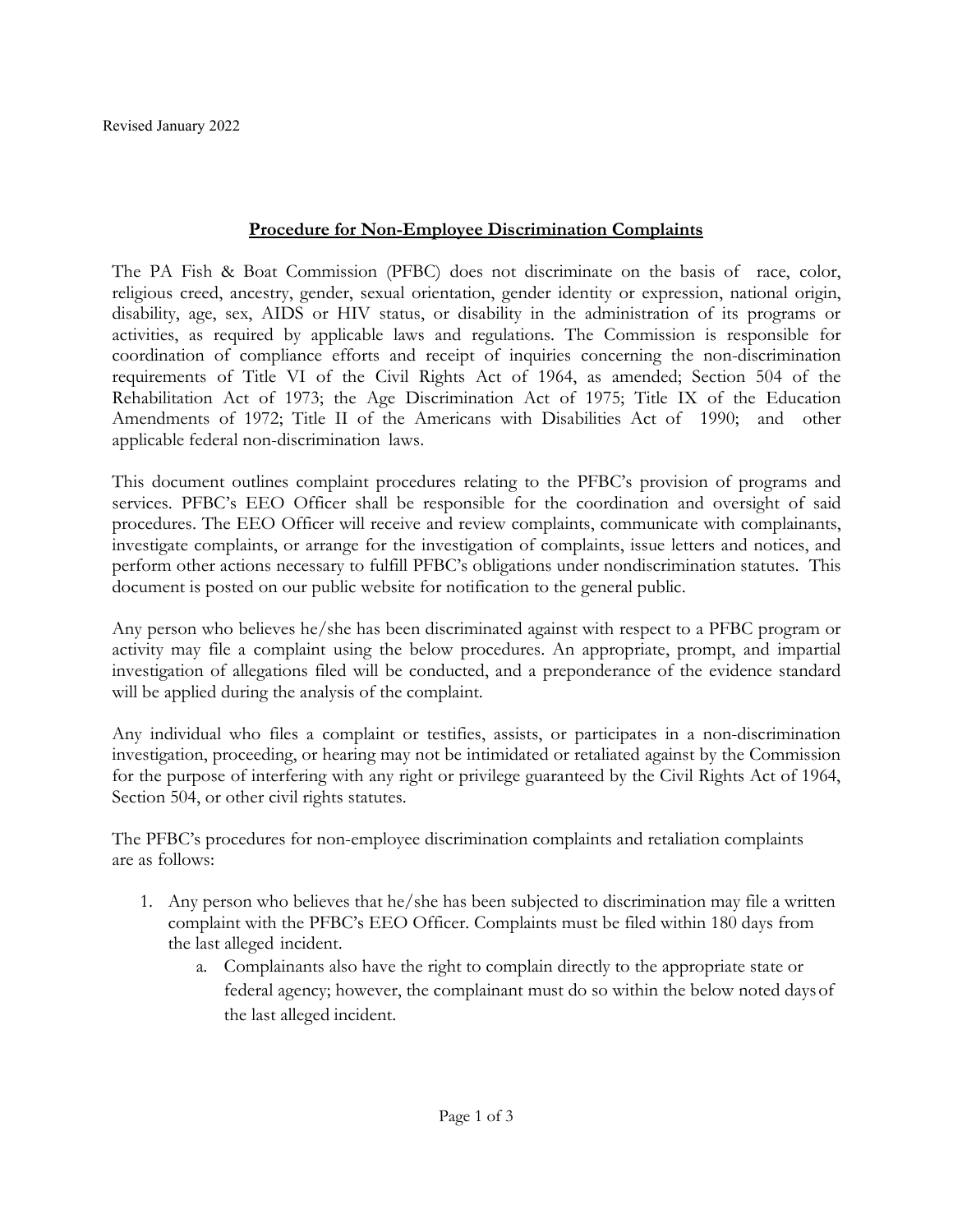- 2. The complainant may request the complaint form from the EEO Officer. In lieu of the complaint form, the complainant may submit to the EEO Officer a written statement that contains all the information identified in Sections 3a through 3g below.
- 3. The complaint must include the following information:
	- a. Name, address, and telephone number of the complainant.
	- b. The basis of the alleged discrimination (i.e., race, color, national origin, sex, age, or disability).
	- c. The date or dates on which the alleged discriminatory event or events occurred.
	- d. Description of the alleged incident, including what led complainant to feel discrimination was a factor.
	- e. Names, addresses, and telephone numbers of persons who may have knowledge of the event.
	- f. If a complaint has been filed with another agency or court, the agency or court where it was filed and contact name.
	- g. Complainant's signature and date.
- 4. The complaint must be delivered to the EEO Officer:

Craig Miller EEO Officer 1601 Elmerton Avenue Harrisburg, PA 17110 Phone Number: (717) 705-7824 E-mail Address: [cramiller@pa.gov](mailto:cramiller@pa.gov)

- 5. PFBC will make reasonable accommodations which are necessary to allow a person with disabilities full access to the complaint filing and investigative process. Such accommodations may include, but not be limited to, using a contracted vendor relay service to communicate with a complainant who is deaf or has a hearing impairment or assisting the complainant in preparing his or her written complaint.
- 6. PFBC will make reasonable accommodations which are necessary to allow a person who does not speak or has limited English language proficiency full access to the complaint filing and investigative process. Such accommodations are provided by a contracted vendor through the Commission's EEO Officer.
- 7. Once a complaint is filed, an acknowledgement letter will be issued to the complainant within five (5) business days.
- 8. PFBC's Chief Counsel will review the complaint and determine whether it has jurisdiction to investigate the issues presented. If the PFBC does have jurisdiction, the complainant will be issued an acceptance letter within five (5) business days of said determination. If the PFBC does not have jurisdiction, the complainant will be issued a no jurisdiction letter within five (5) business days of said determination.